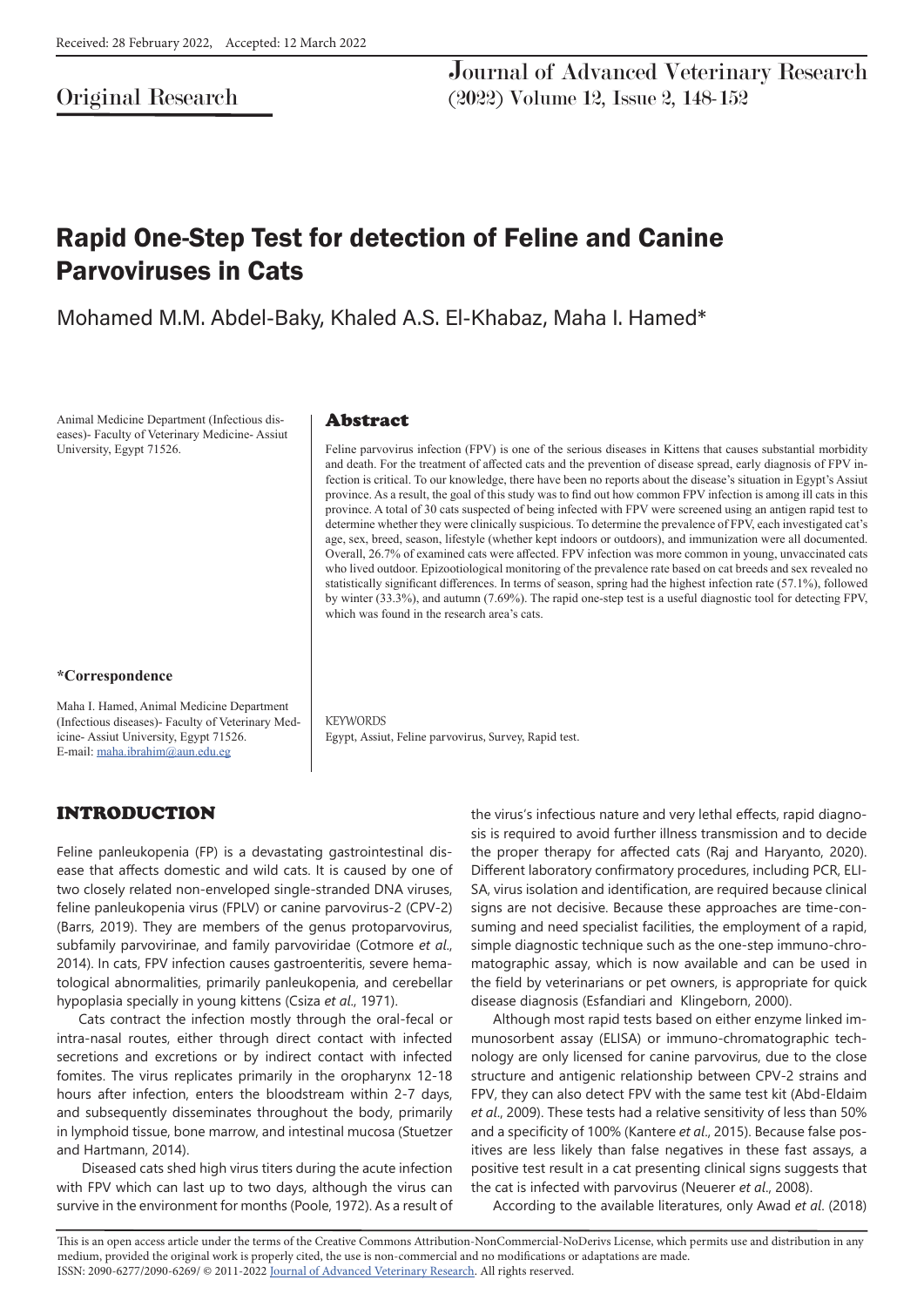used direct ELISA and PCR to evaluate the prevalence of FPV in 165 sick cats in Egypt. As a result, the goal of this study was to determine the prevalence of FPV in the Assiut province of Egypt by detecting FPV antigen in cats with clinical indications of the disease. In addition, several epidemiological features of the condition are being investigated.

## MATERIALS AND METHODS

#### *Ethical statement*

All procedures were carried out in conformity with the Assiut University institutional ethical committee's ethical norms. All cats were handled in accordance with Assiut University's animal research regulations, and samples were collected only with the owners' consent.

#### *Study area, period, and population*

A cross sectional study was conducted in Assiut Governorates, Egypt, from November 2020 to December 2021 on a total of 30 cats of all ages, sexes, and breeds who showed signs of parvovirus infection (lethargy, anorexia, vomiting, and/or bloody diarrhea).

#### *Clinical examination*

Thirty cats were referred to Smile pet clinic located in Assiut Governorates, Egypt. Firstly, comprehensive data and history from cat owners, including the primary complaint, food history, vaccination and deworming procedures, and the animal's lifestyle, which included access to the outdoors or confined indoors were collected. All the animals in the study were given a full clinical examination according to Gaskell and Bennett (1996). Physical examination included body temperature, visual mucus membranes, respiratory illness, digestive disturbances, and assessment of dehydration.

#### *Screening of suspected cats for presence of FPV and CPV-2 antigen*

There were two fast screening tests employed. The first is the IDEXX Laboratories' SNAP Canine Parvovirus Antigen Test Kit (SNAP Parvo, USA), which is a fast enzyme immunoassay for the detection of canine and feline parvovirus in feces. This test detects virus surface protein antigens (including intact virus particles) excreted in infected animals' feces. The second is the VDRG ®CPV Ag Rapid Kit Median, Korea, which is a lateral flow chromatographic immunoassay that can also detect parvovirus in feline feces.

#### *Sampling and test procedures*

For each diseased cat, stool samples were obtained and tested either by SNAP Parvo test or VDRG ®CPV Ag Rapid Kit according to the manufacturer's instructions. Firstly, we obtain a sampling swab to coat its tip with a thin coat of fecal material from the stool or rectum (fecal swabs), then the sample was mixed and stirred well with a dilution buffer to extract the virus from the stool sample thoroughly. Rapid Test Device was placed on a flat surface and 4-5 drops of the fluid were dispensed into the sample well of the test device. Finally, the result was verified within 5-10 minutes. The appearance of colored spot in the parvovirus sample spot meaning of positive result with SNAP test while with VDRG® test when both control and test lines were red meaning of positive result but when only control line was red meaning of negative result and only re-test when control line was not visible.

#### *Statistical analysis*

To measure the impact of each factor individually on the prevalence of the disease in cats (i.e., age, sex, breed, season, area, and vaccination status), Fisher's exact test in Epi Info™ 7.2.2.6 software was used. A probability value (P-Value)  $P < 0.05$  was considered statistically significant.

## RESULTS

#### *Clinical findings*

The thirty cats in this investigation displayed one or more of the usual gastroenteritis clinical symptoms (Fig. 1). A wide variety of clinical symptoms were recorded, which may vary from case to another. Eight cats were suffering from anorexia, lethargy, and abdominal pain. Hyperthermia was seen in 17 cats, and persistent vomiting was seen in ten of them. There were 23 cats with diarrhea, 9 of which had mucoid diarrhea and 14 of which had bloody feces. Dehydration was detected in 25 cats, including mild dehydration in 10 cases, moderate dehydration in 3 cases, and severe dehydration in 13 cases. Table 1 and Fig. 2 depict the clinical symptoms observed in cats of various ages, sexes, and breeds.

#### *Results of rapid screening tests for presence of FPV and CPV-2 antigens*

Eight (26.7%) of the 30 sick cats investigated tested positive for FPV antigens (Fig. 3 and Table 2), in the meantime, 22 cases (73.3%) were found to be negative. Infection was found to be more common in kittens aged 1 to 6 months (40%) than in other age groups. Also, according to our findings, male cats had a greater infection rate (30.8%) than female cats (23.5%), with no

#### Table 1. The reported clinical signs in examined cats in each age, sex, and breed.

| Cases          | <b>Breed</b> |                |                          |                 | <b>Sex</b>     |    |                 |                                  |   |    | Diarrhea |   |                    | Dehydration |                 |    |
|----------------|--------------|----------------|--------------------------|-----------------|----------------|----|-----------------|----------------------------------|---|----|----------|---|--------------------|-------------|-----------------|----|
| Age            |              |                | No. Persian Siamese      | Egyptian<br>Mau | Mixed          |    | Male Female     | Anorexia Lethargy Fever Vomiting |   |    |          |   | Mucoid Bloody Mild |             | Moderate Severe |    |
| 1-6 months     | 10           | 6              |                          |                 | 2              | 5  | 5               | 3                                | 2 |    | 3        | 4 |                    |             |                 |    |
| $>6-12$ months | -10          | -6             |                          | $\sim$          | 3              | 5  | 5               |                                  | 2 | 5  | 3        | 4 | 4                  |             |                 | 4  |
| $>12$ month    | 10           | $\overline{4}$ | $\overline{\phantom{a}}$ | 2               | $\overline{4}$ | 3  | $7\phantom{.0}$ | 4                                | 4 | 5. | 4        |   |                    | 4           |                 |    |
| Total          | 30           | 16             |                          | 3               | 9              | 13 | 17              | 8                                | 8 |    | 10       | 9 | 14                 | 10          |                 | 12 |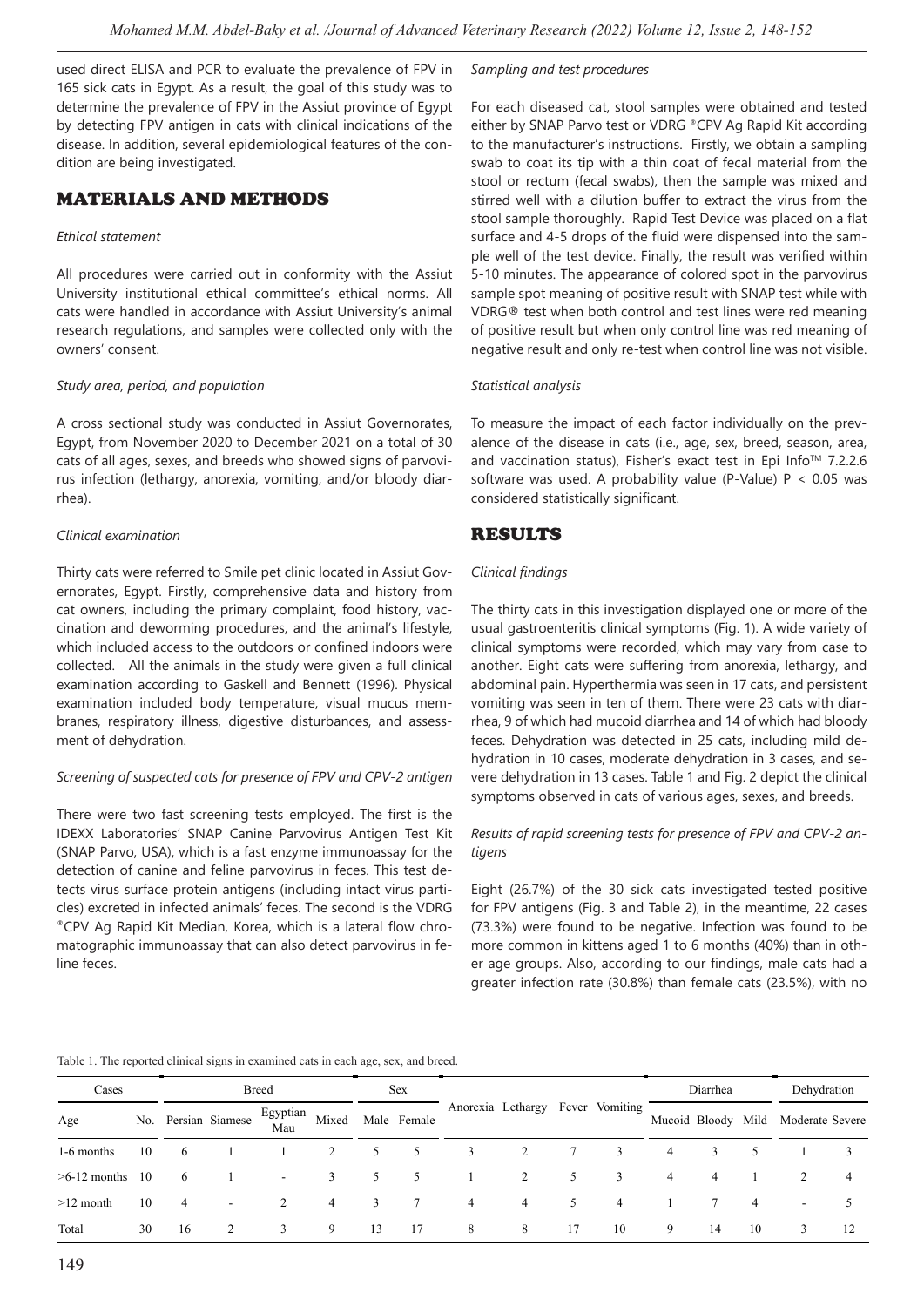

Fig. 1. a. bloody diarrhea b. Cat perineum soiled with watery mucoid diarrhea.

significant differences (P>0.05). Outdoor cats had a higher infection rate (33.33%) than indoor cats, notably during the spring (57.1%) and winter (33.33%) seasons. Siamese and Egyptian Mau cats were free of illness, but Persian and mixed breed cats were infected at about equal rates (31.5 and 33.33%, respectively). In

Table 2. Factors associated with parvovirus prevalence among the examined cats.

our investigation, we found FPV in 8 (28.6%) of the 28 cats who had never been vaccinated, with a highly significant difference between the unvaccinated and vaccinated groups (P= 0.002343). Table 2 illustrates the results of the rapid test for FPV detection in relation to each studied cat's age, sex, breed, season, and vaccination status.



Fig. 2. The percentage of repeated clinical findings in the study population.

|                 |                  |                  | Rapid test |           |        |         |
|-----------------|------------------|------------------|------------|-----------|--------|---------|
| Factor          | No. tested       | Positive         | Negative   | Std Error | F-test | P-value |
|                 |                  | $n$ (%)          | n(%)       |           |        |         |
| Age             |                  |                  |            |           |        |         |
| 1-6 months      | 10               | 4(40)            | 6(60)      |           |        |         |
| $> 6-12$ months | 10               | 1(10)            | 9(90)      | 0.347     | 0.241  | 0.628   |
| $>12$ months    | 10               | 3(30)            | 7(70)      |           |        |         |
| Total           | $30\,$           | 8(26.7)          | 22(73.3)   |           |        |         |
| Sex             |                  |                  |            |           |        |         |
| Male            | 13               | 4(30.8)          | 9(69.2)    |           |        |         |
| Female          | 17               | 4(23.5)          | 13(76.5)   | 0.211     | 0.186  | 0.670   |
| Total           | $30\,$           | 8(26.7)          | 22(73.3)   |           |        |         |
| <b>Breed</b>    |                  |                  |            |           |        |         |
| Persian         | 16               | 5(31.25)         | 11 (68.75) |           |        |         |
| Siamese         | $\mathbf{2}$     | $\boldsymbol{0}$ | 2(100)     |           |        |         |
| Egyptian Mau    | 3                | $\boldsymbol{0}$ | 3(100)     | 0.574     | 0.010  | 0.922   |
| Mixed           | $\boldsymbol{9}$ | 3(33.33)         | 6(66.67)   |           |        |         |
| Total           | 30               | 8(26.7)          | 22 (73.3)  |           |        |         |
| Season          |                  |                  |            |           |        |         |
| Spring          | $\boldsymbol{7}$ | 4(57.1)          | 3(42.9)    |           |        |         |
| Summer          | $\mathbf{1}$     | $\boldsymbol{0}$ | 1(100)     |           |        |         |
| Autumn          | 13               | 1(7.69)          | 12 (92.31) | 0.46      | 1.584  | 0.219   |
| Winter          | 9                | 3(33.33)         | 6(66.67)   |           |        |         |
| Total           | 30               | 8(26.7)          | 22(73.3)   |           |        |         |
| In/outdoor      |                  |                  |            |           |        |         |
| Indoor          | $21\,$           | 5(23.8)          | 16(76.2)   |           |        |         |
| Outdoor         | $\boldsymbol{9}$ | 3(33.33)         | 6(66.67)   | 0.195     | 0.275  | 0.604   |
| Total           | 30               | 8(26.7)          | 22(73.3)   |           |        |         |
| Vaccination     |                  |                  |            |           |        |         |
| Yes             | $\overline{c}$   | $\boldsymbol{0}$ | 2(100)     |           |        |         |
| No              | 28               | 8(28.6)          | 20(71.4)   | 0.331     | 0.747  | 0.002   |
| Total           | $30\,$           | 8(26.7)          | 22(73.3)   |           |        |         |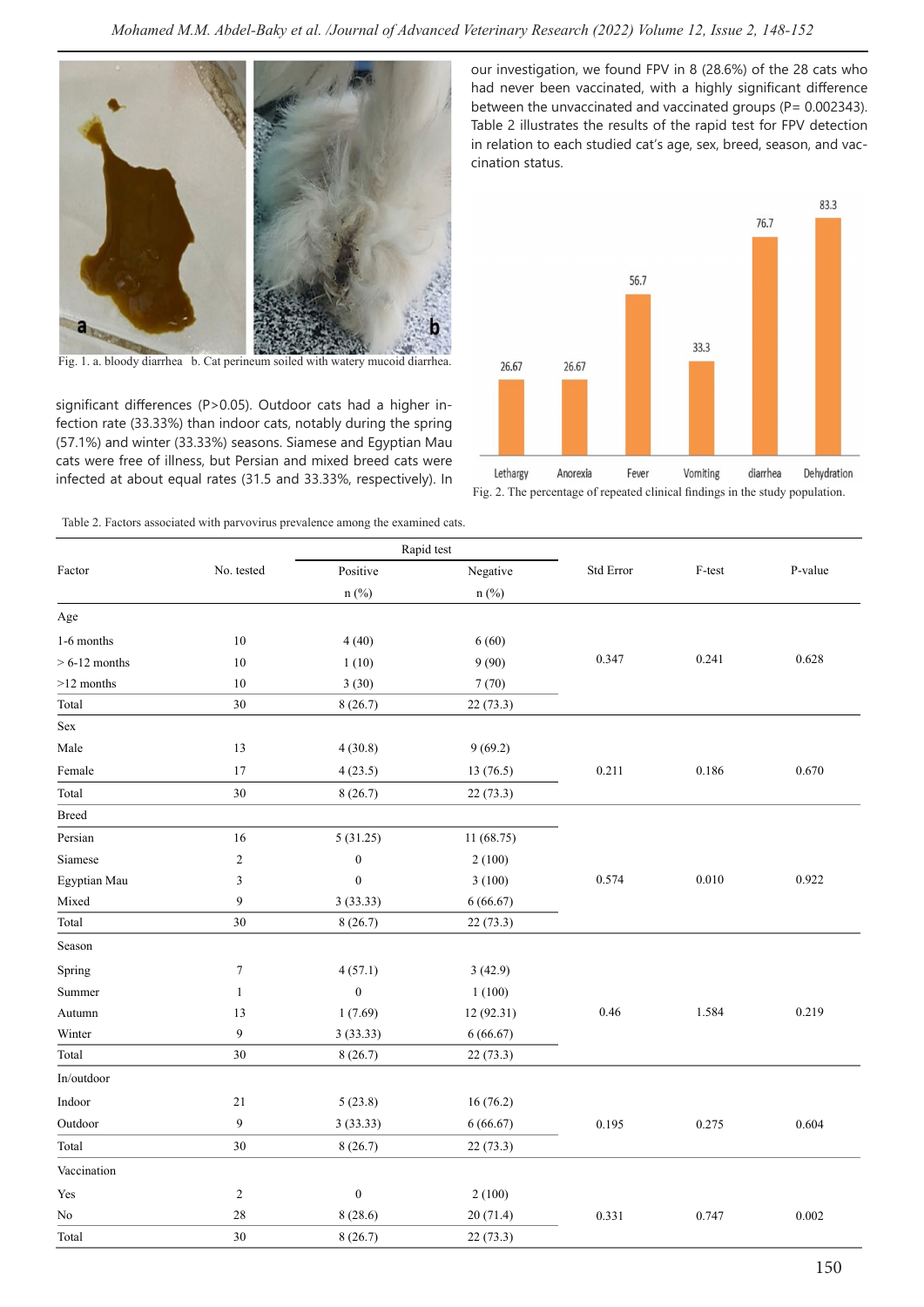

Fig. 3. Positive VDRG ®CPV Ag Rapid test.

# DISCUSSION

Feline panleukopenia is still one of the most dangerous viral illnesses in cats, causing acute severe enteritis and significant mortality rates, especially in kittens who have not been immunized. The current study provides an excellent overview of the disease's clinical and epidemiological status among cats in the study area. In this study, the most noticeable clinical signs were fever, lethargy, anorexia, abdominal discomfort, vomiting, bloody or mucoid diarrhea, dehydration, and hypothermia, which occur in the late stages of the disease. These symptoms arose from severe gastroenteritis, which was caused by the virus replicating in the intestinal crypt epithelial cells, primarily in the jejunum and ileum, resulting in the destruction of the intestinal villi, increased intestinal permeability, malabsorption, and, as a result, the appearance of vomiting and diarrhea, which frequently contained blood and mucus, and so on dehydration occurred (Sykes, 2014). In addition, cats infected with FPV are more likely to develop secondary bacterial infections caused by intestinal bacteria, which can result in gram-negative endotoxemia and perhaps bacteremia (Mantione and Otto, 2005). These clinical signs have previously documented by Miranda *et al*. (2017).

Eight of the thirty infected cats tested positive for the FPV virus (26.7%). Various studies on the disease's prevalence have been conducted in various countries, with results that are more or less similar to the current findings. Islam *et al*. (2010) and Zenad and Radhy (2020) reported nearly similar prevalence rates in different areas. Using the ICG assay, they discovered that 13 out of 58 cats (22.41%) and 40 out of 180 cats (22.2%) were FPV infected, respectively.

In contrast, using the PCR approach, Awad *et al*. (2018) in Egypt and Raj and Haryanto (2020) in Indonesia assessed the illness prevalence to be 45% and 72.2%, respectively. In addition, seroprevalence was found in 51 European wild cat sera in different European nations (France, Switzerland, and Germany) (Leutenegger *et al*., 1999). Variations in the number of samples analyzed and the diagnostic tests employed for sample analysis among various studies in different geographic locations could explain the observed variances in prevalence rates (Kim *et al*., 2013 and Sayed-Ahmed *et al*., 2020).

The majority of the cats evaluated in our study (28 of 30) had no history of vaccination, and 8 of these non-vaccinated cats tested positive (28.6%). Meanwhile, all of the vaccinated cats tested negative with a statistically high significant result (P=0.002343). This, predictably, explains the research area's substantially higher prevalence rate of FPV infection and emphasizes the necessity of immunization for disease prevention. This finding is consistent with prior research that found greater prevalence rates in unvaccinated cats (Horzinek, 2006 and Sykes, 2012). In addition, present work cats with access to the outdoors had a higher FPV infection

rate (33.33%) than indoor cats (23.8%), with no statistically significant difference (P=0.603856). The virus's stable nature, which allows it to survive for at least a year in organically contaminated materials (Poole, 1972), and outdoor cats' exposure to high levels of environmental stress (Millán and Rodríguez, 2009), may boost the virus's infection rate. Household cat owners, on the other hand, are concerned about vaccinating their pets on a regular basis and avoiding contact with infected cats (Kim *et al*., 2013).

The highest prevalence of FPV infection was found in cats aged 1 to 6 months (40%), followed by cats aged more than 12 months (30%), and cats aged  $> 6$  months up to 12 months (10%), with no significant association between age and infection status (P=0.627533). These findings are consistent with those of (Bukar-Kolo *et al*., 2018 and Mosallanejad *et al*., 2009), who found a greater prevalence of FPV in kittens under 6 months of age. Because the virus prefers tissues with a high rate of mitotic activity in the s-phase of division, such as lymphoid tissues, bone marrow, and intestinal epithelium, which are permissive for viral replication, young kittens were more likely to acquire parvovirus illness (Csiza *et al*., 1971 and Parker *et al*., 2001). Inadequate immunization may also be to blame for the greater prevalence rate in older cats over 12 months (30%) in this study. The disease is most common in kittens under the age of one year, although it can also affect older, unvaccinated cats (Kruse *et al*., 2010).

The findings of the rapid test for sex susceptibility of cats to FPV infection were 30.8% and 23.5% for positive male and female cats, respectively, with no significant difference between them. In contrast, (Bayati, 2016) found that the condition is somewhat more common in female cats than in male cats, but also with no significant differences between them.

Because the study was done on a small number of animals and the Persian breed was overrepresented in the study due to residents in this province preferring this type of cat, feline Parvovirus infection was only identified in two breeds of cats: Persian and mixed breeds. According to previous research, there was no significant difference in the prevalence of the disease by cat breed (Islam *et al*., 2010; Bayati, 2016 and Awad *et al*., 2018).

Spring (57.1%) had the highest infection rate, followed by winter (33.33%) and autumn (7.69%), with no cases documented in the summer (0%). FPV is a relatively stable virus that can survive for months at room temperature, primarily in feces and solid fomites. Heating and drying it in the summer reduce its survival and speeds up its inactivation (Truyen and Parrish, 1992). These findings are substantially identical to those published by El-Neshwy *et al*. (2019) in Egypt who found that the highest prevalence of CPV-2 infection in dogs occurred in the spring, followed by the winter. In the United States, however, outbreaks are more likely in July, August, and September due to the influx of kittens born in the spring and admitted to shelters, especially when mother immunity is decreasing (Reif, 1976).

# CONCLUSION

The current study was the first to shed light on the clinical and epizootiological picture of FPV in Assiut Government, where it is widely spread and should be recognized quickly using FPV antigen fast tests to develop the best control methods.

## ACKNOWLEDGMENTS

The authors express their sincere gratitude to team of smile Pet clinic (Prof. Dr. Timor M El-sherry).

# CONFLICT OF INTEREST

The authors declared that no conflict of interest exists.

## REFERENCES

Abd-Eldaim, M., Beall, M.J., Kennedy, M.A., 2009. Detection of feline pan-